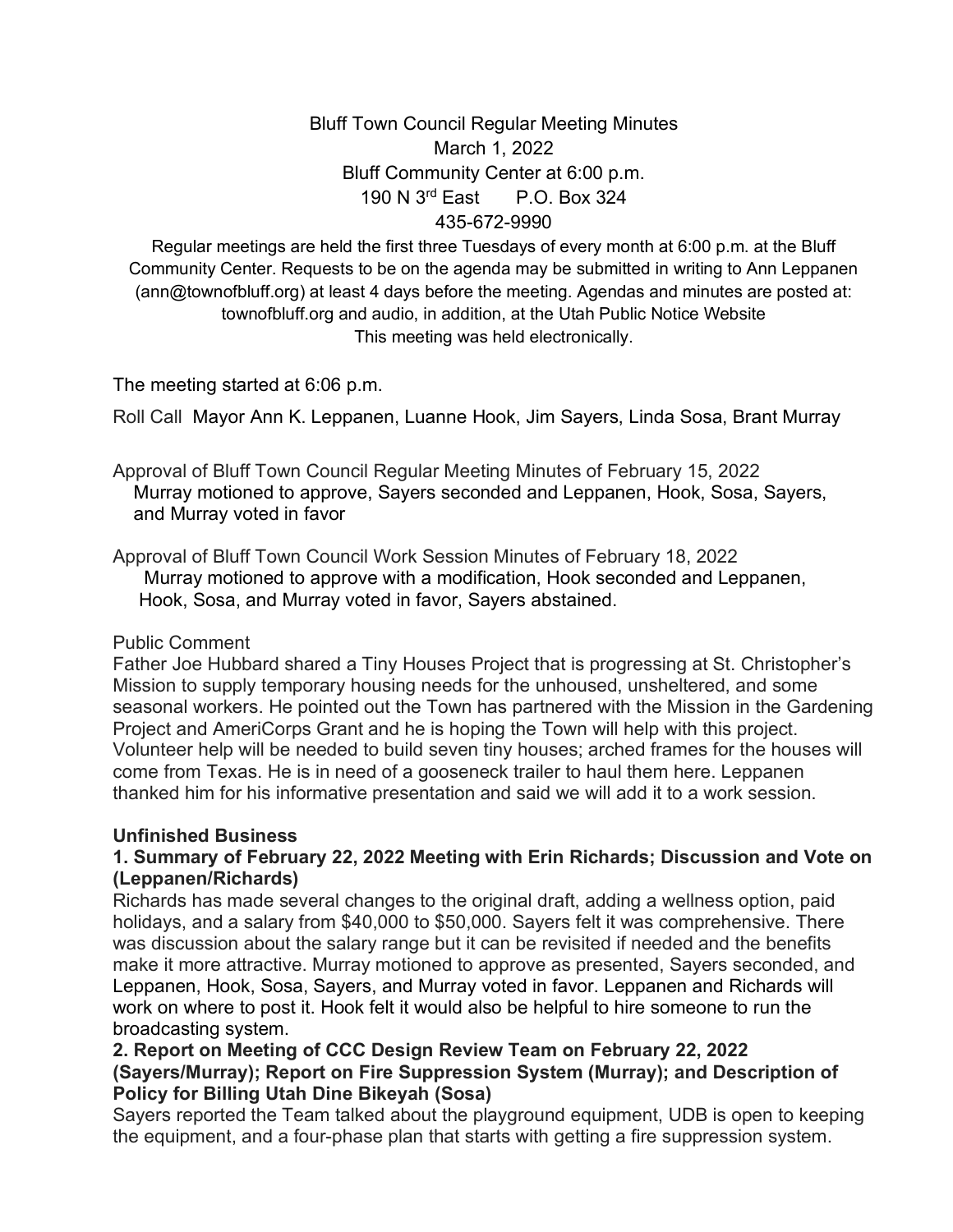Sayers will write the four-phase system and get it to the Council. Murray has a list of companies and estimate costs for a fire suppression system and will work on getting an estimate. Murray motioned to approve the Policy for Billing UDB as presented, Leppanen seconded and Leppanen, Hook, Sosa, Sayers, and Murray voted in favor.

# **15. Report on Status of Playground Inspection (Burak)** (Moved)

Sarah Burak reported the playground inspector has been down twice and submitted a detailed report that the committee has started to review. They will make recommendations and find prices, then she suggested a work session. The inspector gave them inspection and maintenance logs.

### **3. Report on Dark Skies Workshop on February 22, 2022 and Update on Tasks, Light Meter, Discussion with Sarah Burak on February 23, 2022 (All/Leppanen)**

Murray reported that the sky was mostly "dark" and the workshop was helpful. Hook agreed the students did well and is planning on taking the light meter out to start taking readings. Leppanen expressed gratitude that a resident has donated another light meter, this one reads buildings instead of the sky. There is a check out sheet for anyone who wants to borrow it. Ask a Council member or Kathy Carson. Leppanen has set up a Thursday meeting with a Dark Skies consultant. She met with Kathleen Packish who created a spreadsheet based on what we need to accomplish to get to June  $30<sup>th</sup>$ . This will be part of a work session. Friends of Cedar Mesa is allowing Burak to spend time helping the Town coordinate Dark Skies as needed.

## **4. Report on "GoWest" (Business Owners of Bluff)**

Jen Davila thanked the Council for supplying the funds for the BOB group to attend and thought it went well. Leppanen remarked the town will benefit from this. Davila reported the expectation is the European trade will still be low this year but up 4%.

#### **5. Update on Priority Telecommunications Application and Process (Hook)**

This is pushed to the next meeting. Hook reported P&Z will discuss the hearing at tomorrow's meeting.

#### **6. Update on "Class C" Road Work by San Juan County (Haviken)**

Haviken reported the County will be doing crack/seal for several days starting tomorrow. He will attend a County Transportation Board meeting on the  $7<sup>th</sup>$  and mentioned the importance of having an engineer help with a town plan.

#### **7. Status of Equipment from NetForce (Hook/Sayers/Leppanen)**

Leppanen has gotten no return calls about several problems. Hook has been spending time working with the equipment, especially a camera that is not working correctly. Sayers suggested using a different address for the log in.

#### **New Business**

#### **8. Report on Meeting on February 17, 2022 with Adrienne Caesar and Molly Schmidt Regarding Participation on San Juan Housing Task Force (Leppanen)**

Both Schmidt and Caesar have expressed interest in being part of this county-wide task force and other volunteers are welcome.

#### **9. Report on EPA Recreation Economy for Rural Communities (RERC) Grant Proposal Interview about Non-motorized Trail, Safe Sidewalks (Hook)**

The focus of this was walking and biking through town. Many stakeholders were involved and it was agreed it went well.

**10. Report on Bluff Water Works Meeting on February 16, 2022 (Leppanen/Sosa)** Systems are working well.